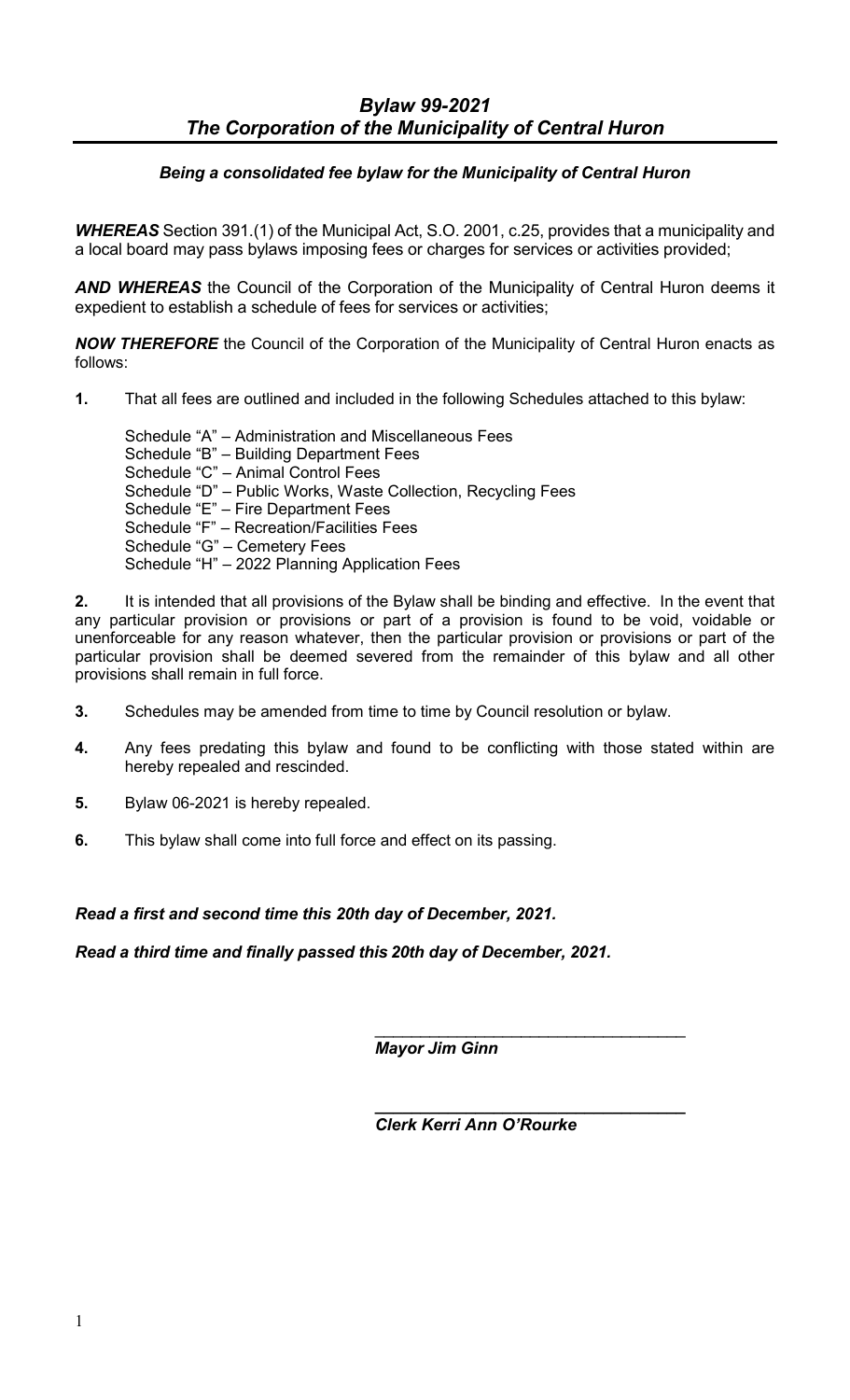**Schedule "A"** By-law 99-2021 Municipality of Central Huron

### **Administration and Miscellaneous Fees**

### **General Office**

Photocopies 8  $\frac{1}{2}$  x 11 and 8  $\frac{1}{2}$  by 14 - \$0.50 per page/double sided Photocopies 8 ½ x 17 - \$1.00 per page/double sided Municipal Flags - cost + 10% Municipal Pins - cost + 10% NSF Cheques - \$35.00 each Tax Certificates - \$50.00 each Zoning Certificates - \$75.00 each Zoning Certificate - \$100 each (less than 24 hours notice) Mortgage Companies - \$5.00 per roll Tax Statements (mailed) - \$5.00 per roll Tax Sale File Admin (internal) - \$200.00 per file Plumbing / Sewage System Search Report - \$75.00 per report Plumbing/Sewage System Search Report - \$100 (less than 24 hours notice)

#### **Division Registrar/Commissioner of Oaths/Marriages**

Certified Copy - \$ 20.00 per copy Affidavits - \$ 20.00 Affidavits (prepared for the Requester) - \$75.00 Commissioner of Oaths Signature - \$ 20.00 Death Registration - \$10 Marriage License - \$115.00 Civil Marriage Ceremony - \$300.00 In-House Civil Marriage Ceremony - \$350.00 Offsite/After Hours Civil Marriage Ceremony – Cancellation Fee (within 72 hrs of event) - \$100 Civil Marriage Ceremony – Witness Fee (municipal staff at Town Hall) \$50 each

### **Licensing**

Liquor License Review/ Agency Letter of Approval Fee - New Application: \$100 per Letter (including clerks, fire and building services review) Renewal: \$50 per Application Renewal (including clerks, fire and building services review) Lottery Licensing - 3% of total prize value to maximum of \$10.00 Hawkers and Peddlers - \$100.00 single event (maximum 7 consecutive days) Hawkers and Peddlers - \$300.00 annual fee (per calendar year) Fruit Stand - \$25.00 annual fees (per calendar year) Food Vendor Permit - \$100.00 single event (maximum 7 consecutive days) Food Vendor Permit - \$300.00 annual fees (per calendar year)

### **Economic Development**

Digital Sign Advertisement: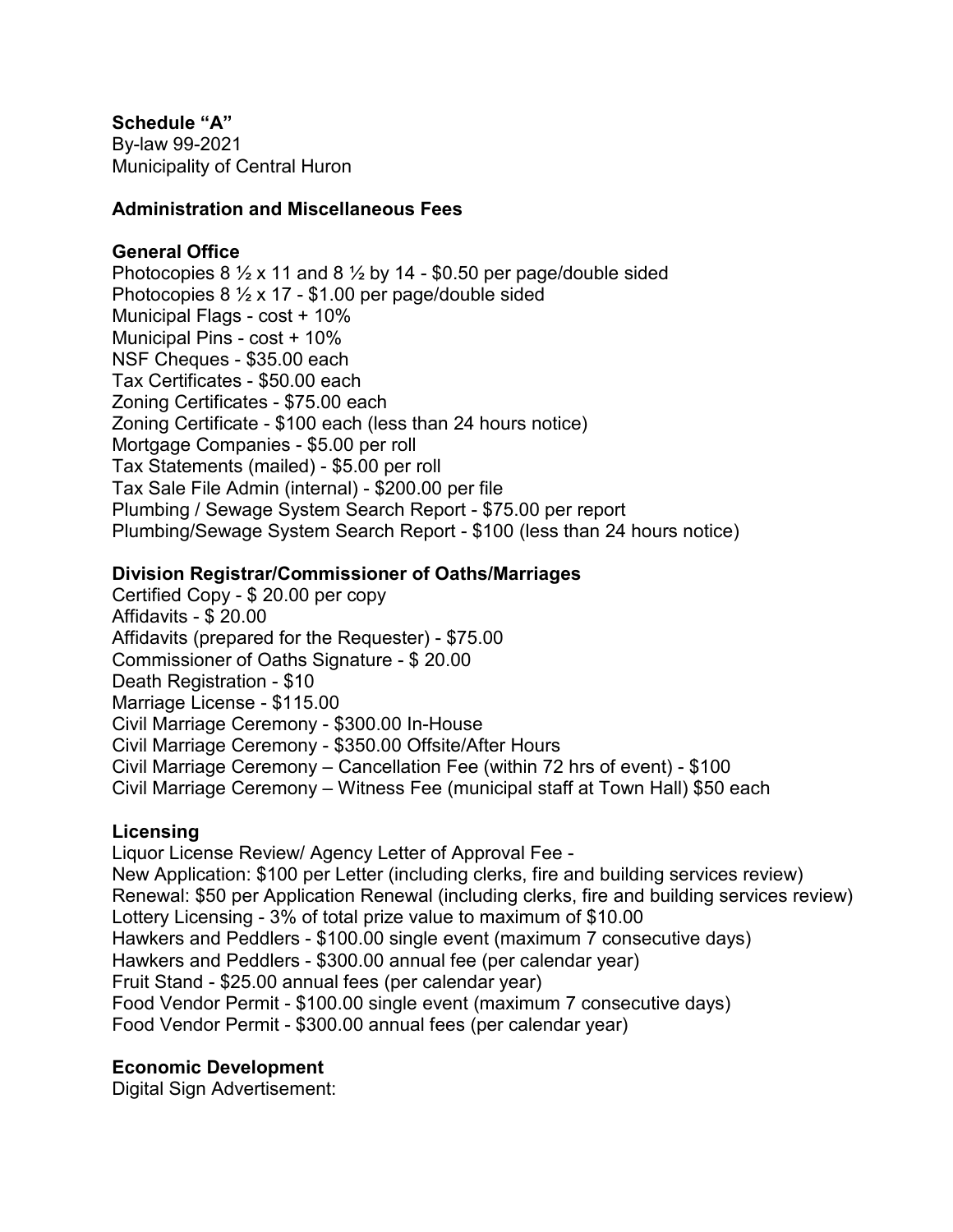1 Year \$600.00 allowing 12 different "image ready" postings 6 Months \$450.00 allowing 6 different "image ready" postings 3 Months \$300.00 allowing 3 different "image ready" postings 1 Week \$50 allowing 1 "image ready" posting \*No charge" for Central Huron non-profit organizations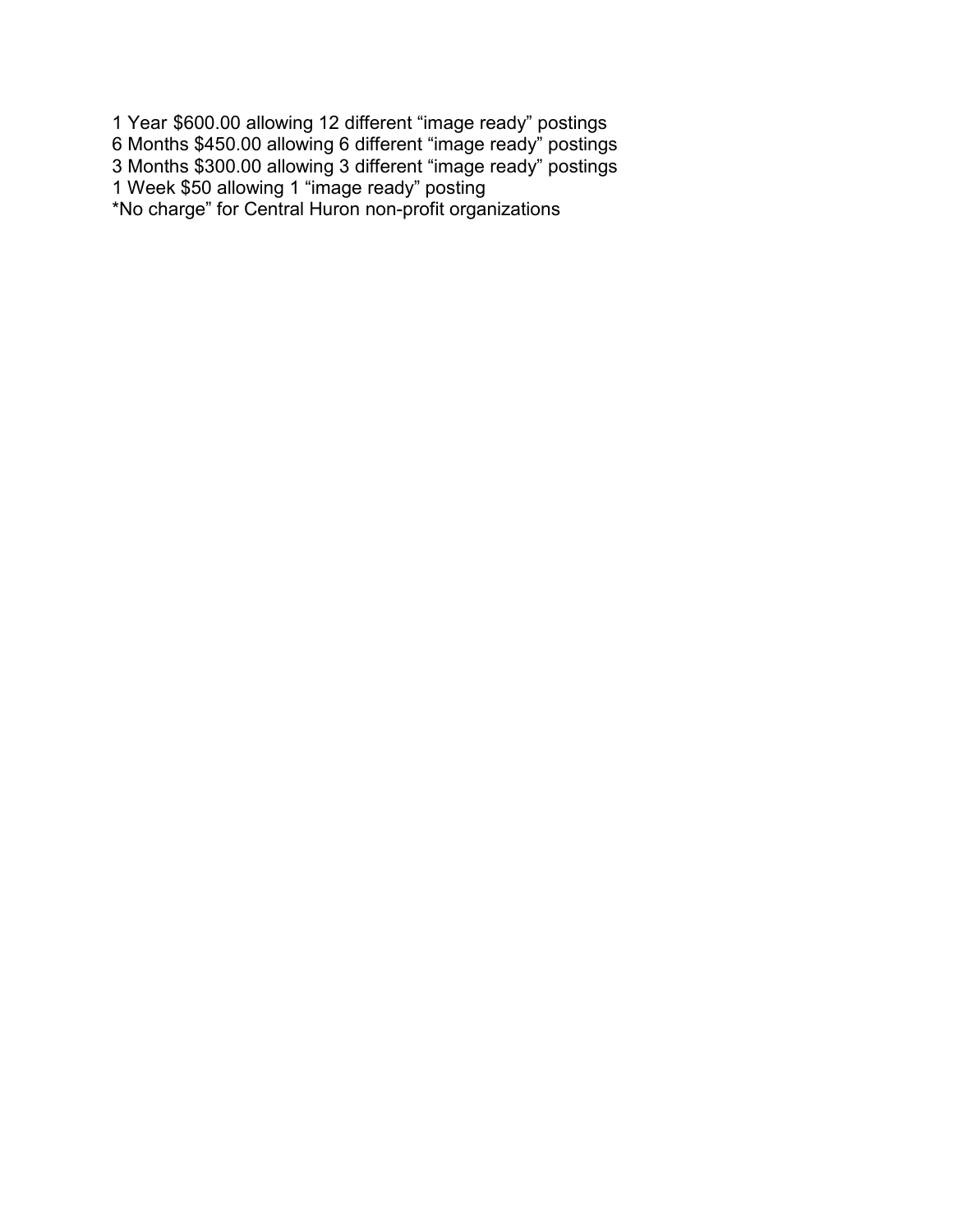## **Schedule of Fees – Building Permits**

#### Residential:

| <b>Description</b>                          | Fee                                       |
|---------------------------------------------|-------------------------------------------|
| New Buildings, Renovations & Additions,     | \$100.00 plus .70 cents/sq. ft. of gross  |
| Attached garages, basements and any         | floor area                                |
| consecutive storey                          |                                           |
| Accessory Buildings and Attached decks      | $$100.00$ plus .50 cents/sq. ft. of gross |
| of any size                                 | floor area                                |
| Mobile Homes, Park Trailers/Travel          | \$100.00 plus .70 cents/sq. ft. of gross  |
| Trailers (must have CSA Certification       | floor area                                |
| for unit with manufactures installation and |                                           |
| anchorage requirements)                     |                                           |
|                                             |                                           |

**Occupancy Permit:** required for single family dwellings, semi-detached dwellings, and row-house dwellings. No additional fee.

### **Commercial:**

| <b>Description</b>                           | Fee                                        |
|----------------------------------------------|--------------------------------------------|
| New Commercial, Industrial, Institutional    | \$100.00 plus .50 cents/sq. ft. of         |
| <b>Community Facilities, Additions &amp;</b> | gross floor area                           |
| Renovations thereto                          |                                            |
| <b>Wind Generators and Solar Collectors</b>  | \$100.00 plus \$10.00 per \$1,000 of total |
|                                              | construction costs                         |

# **Farm Buildings:**

Livestock Barns & Accessory Buildings \$100.00 plus .25 cents/sq. ft. of gross floor area

| Manure Storage: round tank | \$60.00 plus \$3.00/ft. of                       |
|----------------------------|--------------------------------------------------|
|                            | diameter                                         |
| other pits<br>Minimum fee  | \$60.00 plus \$1.00/ft. of perimeter<br>\$400.00 |
|                            |                                                  |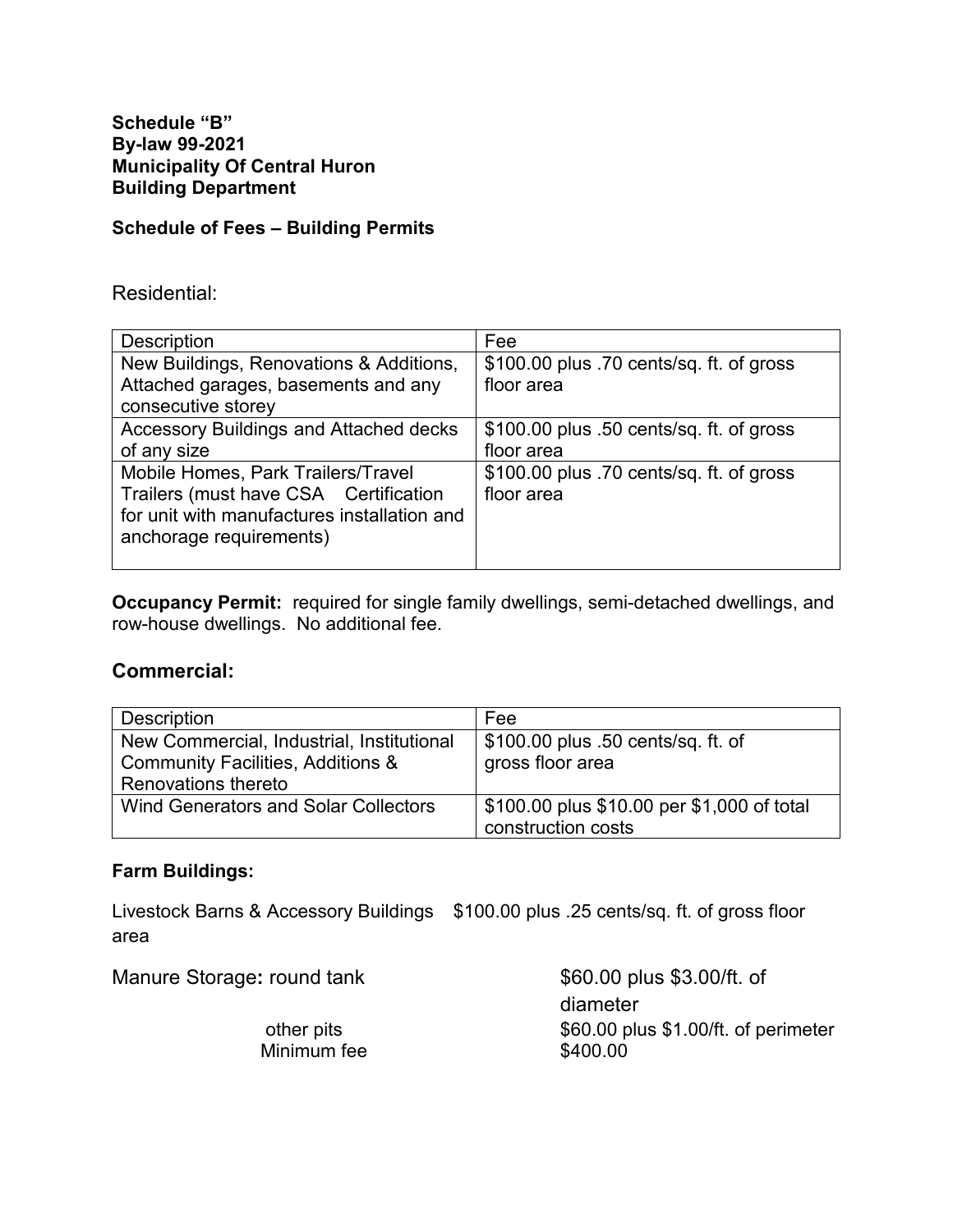# **Silos/Grant Storage:**

Grain & hopper bins, Grain Silos, bunkers or towers \$300.00 flat rate

| Swimming Pool/Fence, Solid Fuel Appliance |                    |
|-------------------------------------------|--------------------|
| Residential                               | \$150.00 flat rate |
| <b>Demolition Permits:</b>                |                    |

Up to 1,000 square feet \$50.00 flat rate Over 1.000 square feet \$150.00 flat rate Agricultural/Livestock Buildings no charge

Demolition Permit may be accompanied by a separate security cheque for \$1,000 to cover any costs incurred for damage to municipal property. Such cheque shall be returned upon completion and verification that municipal property has not been damaged.

| <b>Change Of Use</b>                                                                                                                                                     | \$60.00 plus .40 cents/sq. ft. of<br>gross floor area                                                                                                                                                                  |
|--------------------------------------------------------------------------------------------------------------------------------------------------------------------------|------------------------------------------------------------------------------------------------------------------------------------------------------------------------------------------------------------------------|
| <b>Sign Permit</b>                                                                                                                                                       | \$35.00 for the first \$2,000 of<br>value plus $$5.00$ for every $$1,000$<br>of value thereafter                                                                                                                       |
| <b>Transfer Fee</b>                                                                                                                                                      | \$60.00                                                                                                                                                                                                                |
| <b>Temporary Garden Centre (6 Months)</b>                                                                                                                                | \$75.00 flat rate                                                                                                                                                                                                      |
| Sewage System<br>Class 2 System<br>Class 4 System<br><b>Class 4 Tertiary System</b><br>Class 5 System<br>Repair/Addition<br>Inspection of Old Septic System              | \$288.00<br>\$621.00<br>\$725.00<br>\$725.00<br>\$300.00<br>\$300.00                                                                                                                                                   |
| Plumbing<br><b>Total Fixture units</b><br>Sewer and/or Water<br><b>Storm Sewer</b><br><b>Catch Basin</b><br><b>Testable Backflow Devices</b><br><b>Rain Water Leader</b> | \$12.00 per fixture unit<br>\$131.00 for first 30m and \$3.15<br>for each additional 30m<br>\$131.00 for first 30m and \$2.00<br>per linear m exceeding 30m<br>\$11.00 flat<br>\$78.00 per unit<br>\$2.00 per linear m |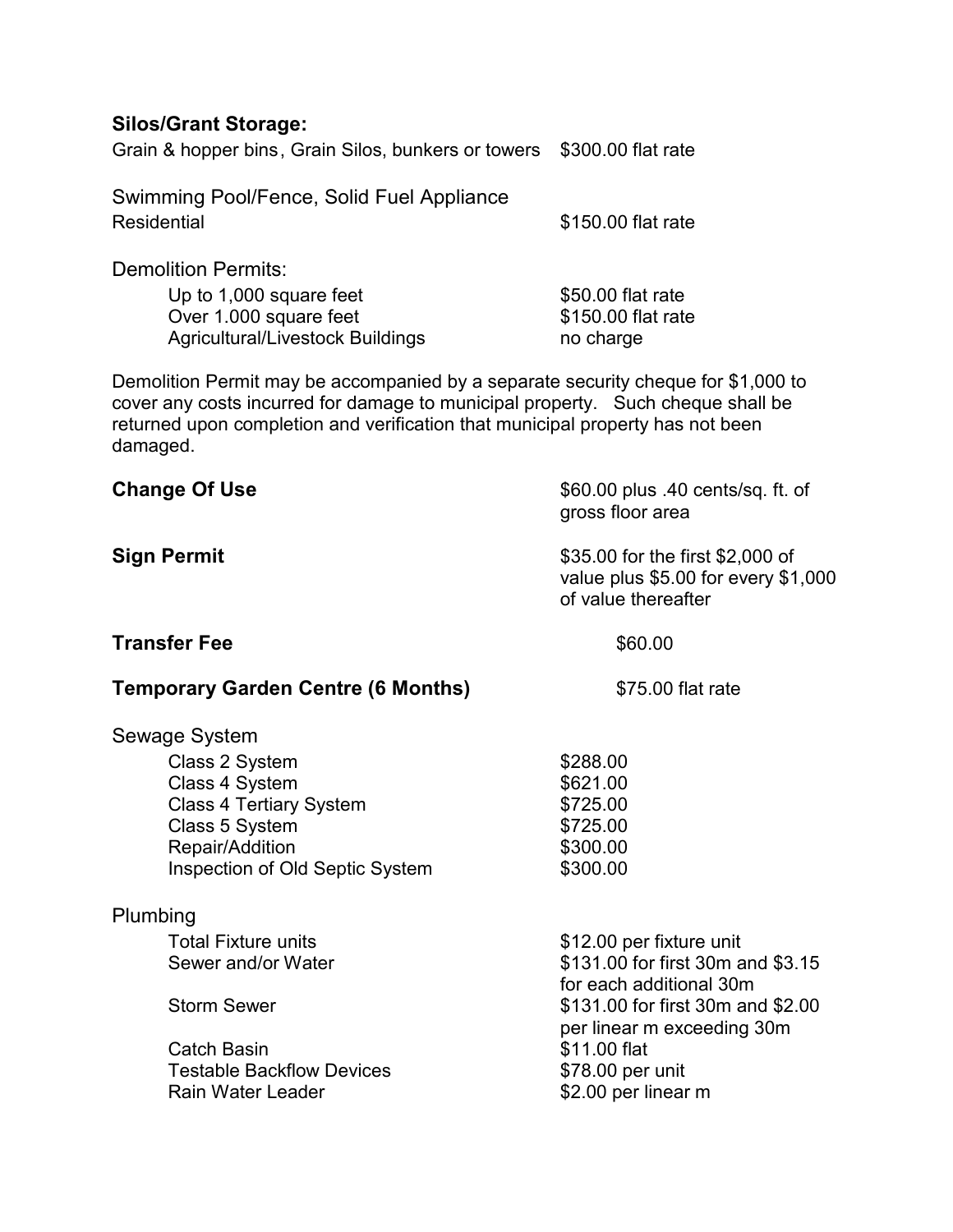Roof Drains **\$11.00 per unit** Main Building Drain **building** Drain **building** the state of the series with the series of the series of the series of the series of the series of the series of the series of the series of the series of the series of the s

Fire/Water Service **business** \$131.00 for first 30m and \$2.00 per linear m exceeding 30m

**Municipal Property Protection and Performance Security Deposit –** 10% of the value of the work to a maximum of \$1,500.00 to be refunded in part or whole upon verification by a municipal officer, that no damage has occurred to municipal property, and no occupancy has taken place prior to occupancy permit, final grading certificate bearing the seal and signature of a Professional Engineer or Ontario Land Surveyor and a final approved inspection has been completed. Re-Inspections \$60.00. Such fees may be subject to forfeiture from the Municipal Property Protection and Security Deposit.

Where any work related to the permit has started prior to the issuance of a Building Permit, the permit fee payable shall be doubled.

Where a building is occupied prior to the issuance of an Occupancy Permit, the Municipal Property Protection and Performance Security may be forfeited.

Construction cost includes all labour, materials, professional fees (such as Architects and Engineers fees), excavating, demolition, and any other associated costs.

At the request of a permit holder to cancel a permit before construction, the total permit fee minus the administration fee will be refunded.

Review by Consultant/Engineer/Solicitor, those costs will be added to the permit fee.

\* Decks not attached to the main structure and less than 10 sq. m. in area, do not require a Building Permit (zone provisions must still be complied with). \*\* Decks larger than 10 sq. m., and all decks regardless of size, that are attached to a building, and /or are more than 20" above grade, do require a building permit.

# **Cost Recovery and Future Adjustment**

The Municipality confirms that the fees set out in this Schedule "B" are based on recovery of the Municipality's reasonable costs. The Municipality shall have the authority to amend the fees set out in Schedule "B" based on the Municipality's reasonable costs from time to time.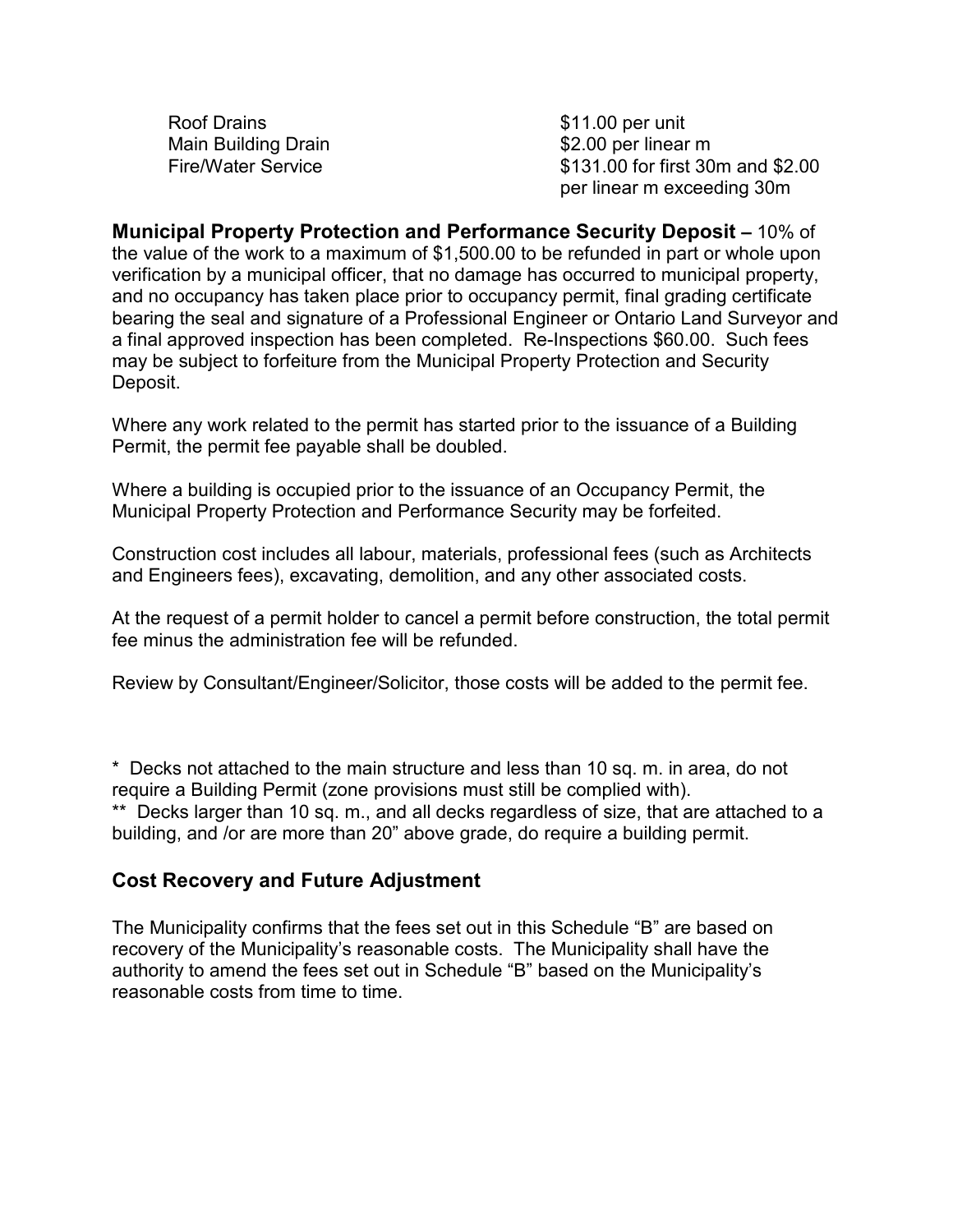**Schedule "C"**  By-law 99-2021 Municipality of Central Huron

# **Animal Control Fees**

Dog Tags: Male or female dog - \$25.00 Staffordshire Terrier/Pit Bull - \$205.00 (annually) Vicious Dog - \$205.00 (annually) Dog Tag Replacement - \$10.00 Late Penalty on Dog Tag - if not paid by March 31st - \$20.00

Kennel License - \$150.00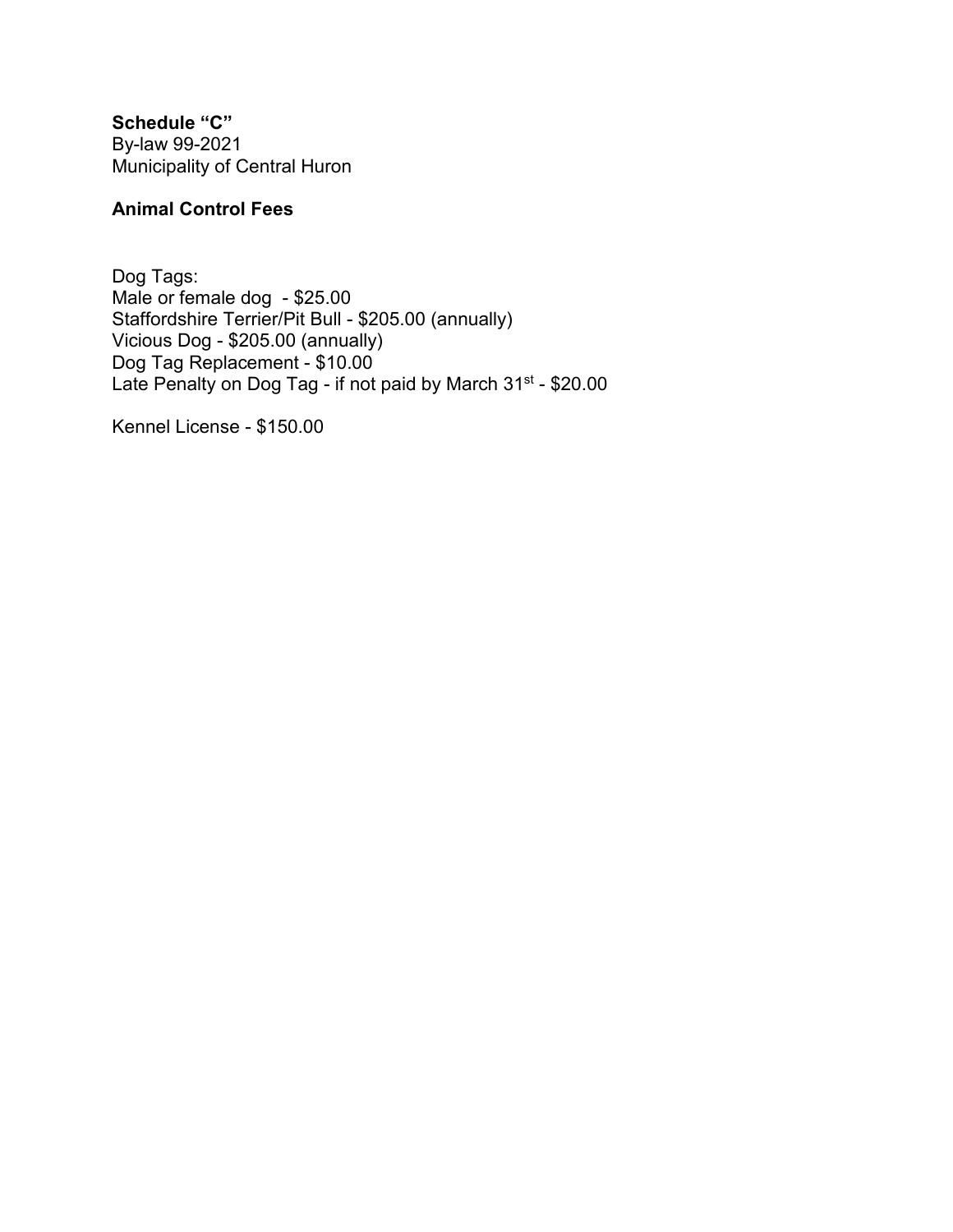### **Schedule "D" TO Bylaw 99-2021 Municipality of Central Huron**

# **Public Works, Waste Collection and Recycling**

# **i. Public Works**

| <b>Grader Rate</b> |  |
|--------------------|--|
|--------------------|--|

\$90.00 per hour (can be billed on half hour intervals) plus \$50.00 per trip

## **ii. Waste Collection**

Waste Container Annual fee  $$140.00 35$  gallons (120 litres) - dimensions

39"x20"x23" Waste Container Annual fee  $$190.00 65$  gallons (240 litres) - dimensions 41"x27"x28" Waste Container Annual fee  $$260.00 95$  gallons (350 litres) - dimensions 45"x29"x34"

# **iii. Recycling**

Rain Barrel **Rain Barrel Current cost replacement** 

Digester Cone current cost replacement<br>
Composters
come current cost replacement Composters<br>
Food Scraps Container<br>
Food Scraps Container<br>
S4.43 pre HST (total cost  $$4.43$  pre HST (total cost  $$5.00$ )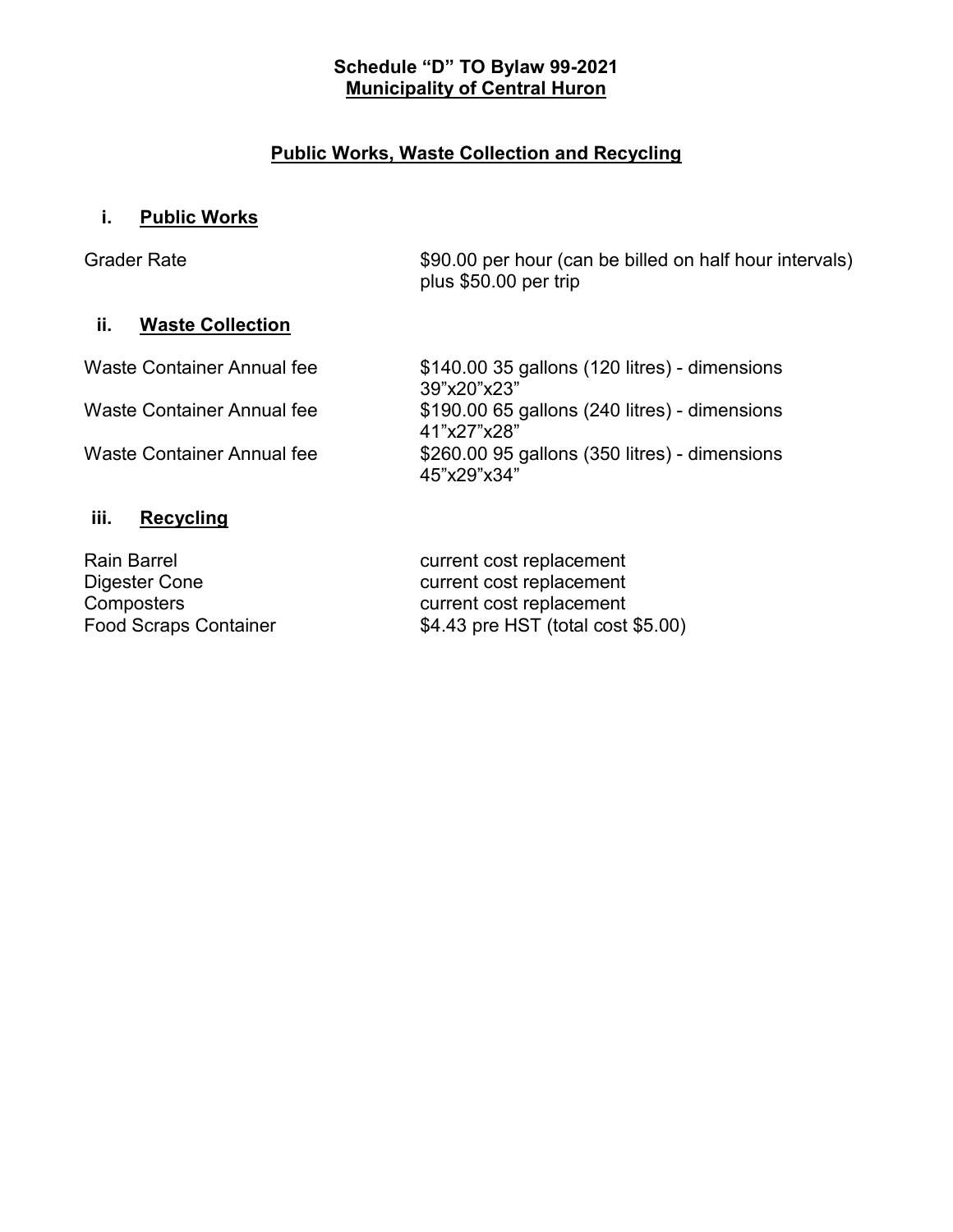# **Schedule "E" TO BYLAW 99-2021 Municipality of Central Huron**

# **Fire Department**

### **i. Fire inspection – on request or complaint**

| <b>Residential Units</b><br><b>Commercial Units</b>               | \$70.00 per unit<br>\$100.00 per unit |
|-------------------------------------------------------------------|---------------------------------------|
| <b>Manufacturing Units</b>                                        | \$150.00 per unit                     |
| <b>Establishing Occupancy Rates</b>                               | \$50.00 per request                   |
| To provide written response to record searches                    | \$50.00 per request                   |
| To review Fire Plans and provide written response                 | \$50.00 per request                   |
| Prepare Call-out documentation for Insurance/<br><b>Adjusters</b> | \$50.00 per request                   |

Enforcement time including research, letter writing, issuing of orders and consultation in<br>legal matters, including court time.<br>\$100.00 per hour legal matters, including court time.

# **ii. Fire calls**

| Fire Calls - including motor vehicle call outs   | MTO rates        |
|--------------------------------------------------|------------------|
| False Alarms - trucks do not leave the Fire Hall | 50% of MTO rates |
| False Alarms - trucks do leave the Fire Hall     | MTO rates        |
|                                                  |                  |

# **iii. Training**

| Fire Extinguisher | Level One | \$150.00 |
|-------------------|-----------|----------|
|-------------------|-----------|----------|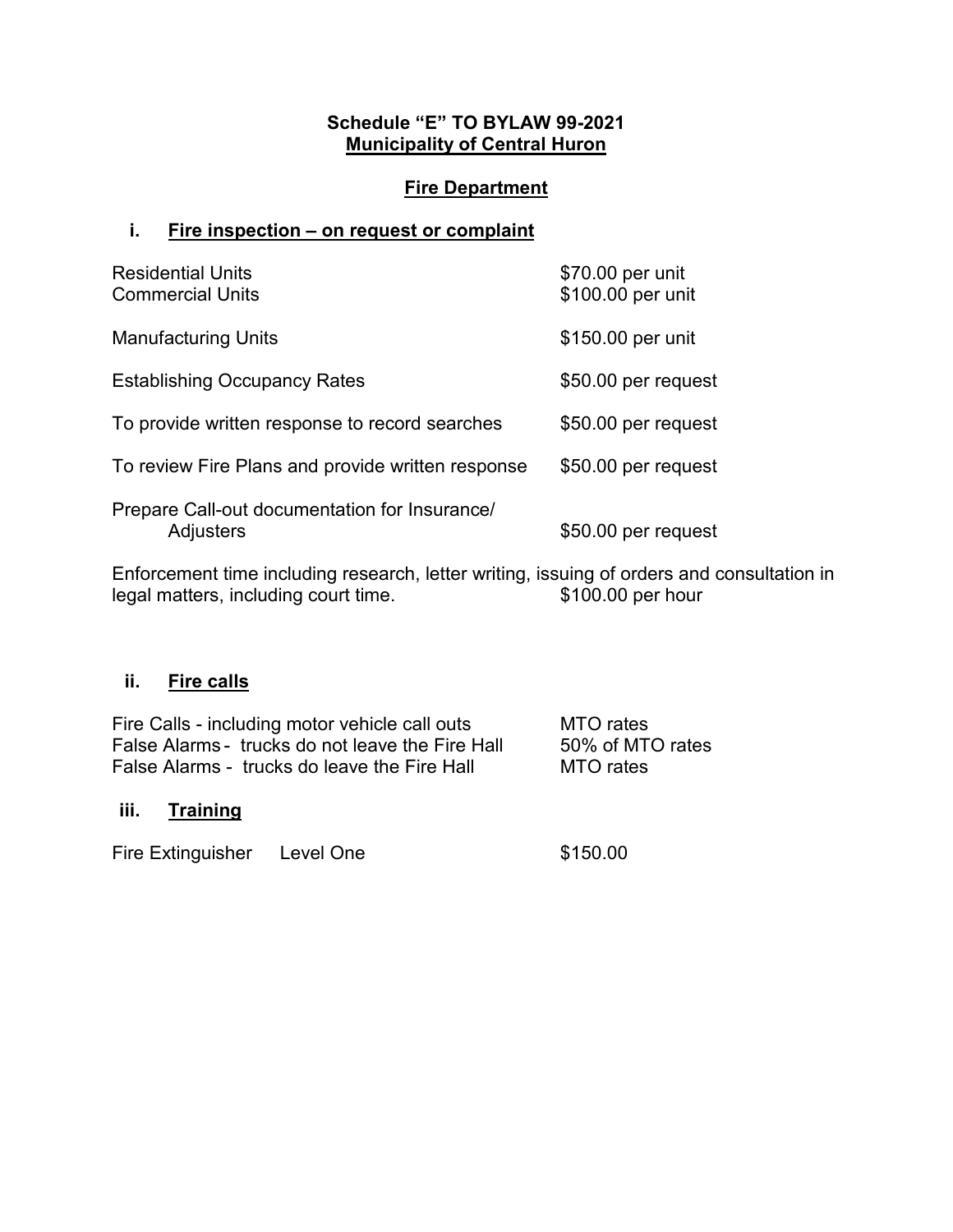### **Schedule "E" to Bylaw 99-2021 Municipality of Central Huron**

### **Fire Department**

### **Part 1 definitions**

#### *1. Definitions*

In this By-Law, unless the context otherwise requires;

- a. *non-resident* shall mean any person who does not reside in the Municipality of Central Huron or who is not the owner or tenant of land in the Municipality of Central Huron or who is not the spouse of an owner or tenant of land in the Municipality of Central Huron.
- b. *resident* shall mean any person who does reside in the Municipality of Central Huron or who is the owner or tenant of land in the Municipality of Central Huron or who is the spouse of any owner or tenant of land in the Municipality of Central Huron.
- c. *false alarms* shall mean a fire alarm when there is no fire.
- d. *owner* shall include a mortgagee, lessee, tenant, occupant, a person entitled to a limited estate in land, a trustee in whom land is vested, a committee of the estate of a mentally incompetent person, an executor, an administrator and a guardian.
- e. *council* shall means the Council of the Corporation of the Municipality of Central Huron.
- f. *fire department* -means the Central Huron Fire Department.
- g. *municipality* means the Corporation of the Municipality of Central Huron.

h. *motor vehicle*- has the same meaning as prescribed in the Highway Traffic Act R.S.O. 1990 c. H8.

### **Part 2 Vehicle Accident Response Fees**

**2.1** On every occasion where the vehicles, equipment and personnel of the Central Huron Fire Department or any fire department that the Municipality of Central Huron has a fire protection agreement with, responds to a call or incident on any laneway, roadway or right of way in the Municipality of Central Huron under the jurisdiction of the Municipality of Central Huron and where such call or incident involves a motor vehicle owned by a non-resident, such non-resident motor vehicle owner may be charged the fee set forth in Schedule "E" which is attached hereto and forms part of this by-law.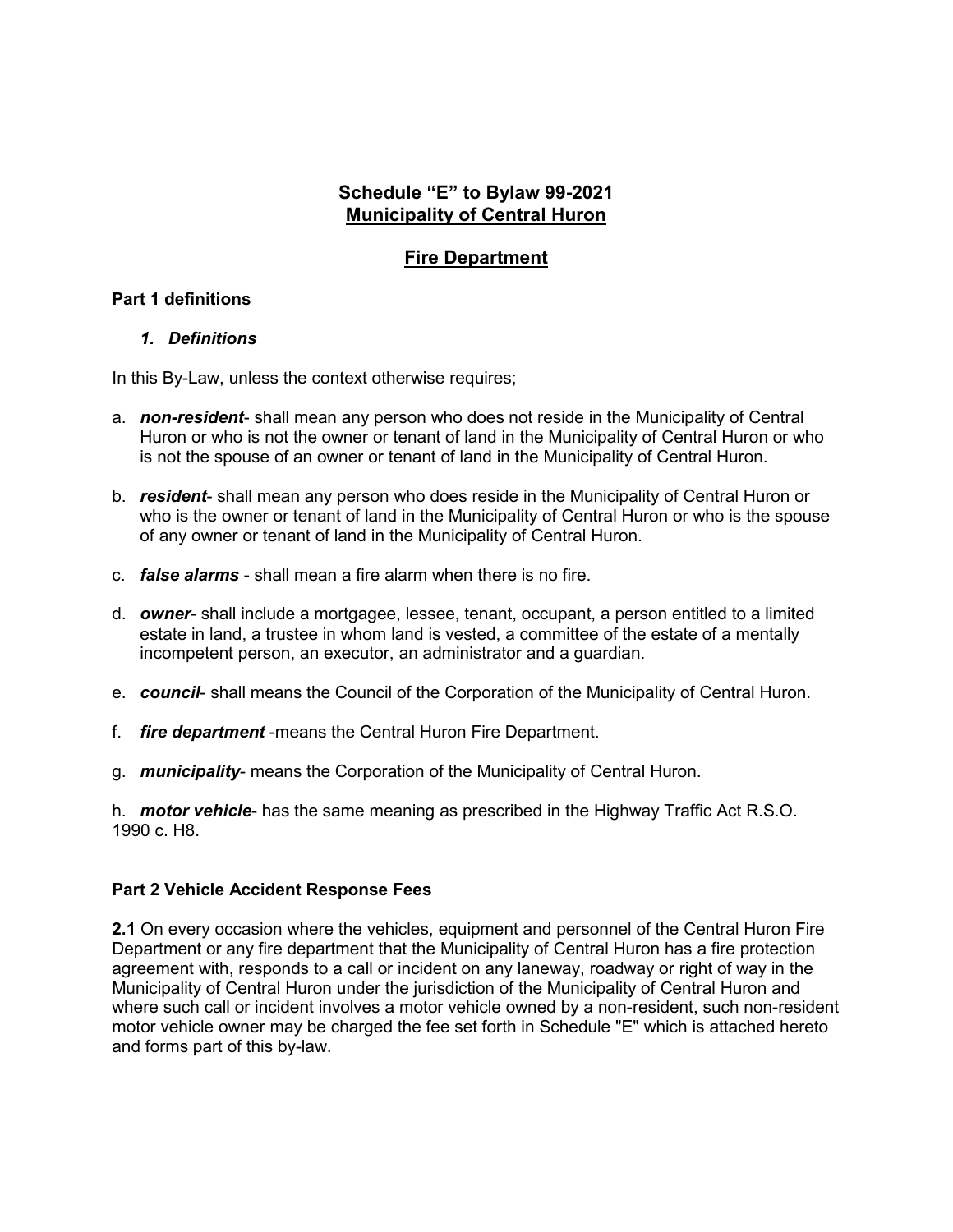**2.2** On every occasion where the vehicles, equipment and personnel of the Central Huron Fire Department respond to a call or incident on a roadway in the Municipality of Central Huron under the jurisdiction of the Province of Ontario, and such call or incident involves a motor vehicle accident, a fee shall be charged to the Province of Ontario as set forth on Schedule "E" which is attached hereto and forms part of this by-law. It must be noted that MTO has specific requirement to be met before payment is issued.

**2.3** On every occasion where the vehicles, equipment and personnel of the Central Huron Fire Department respond to a call or incident on a roadway or right of way in the Municipality of Central Huron under the jurisdiction of the County of Huron and such call or incident involves a motor vehicle owned by a non-resident, such non-resident motor vehicle owner may be charged the fee set forth in Schedule "E" which is attached hereto and forms part of this by-law.

**2.4** Fees charged under Sections 2.1 to 2.4 shall be charged by the Central Huron Director of Finance. Fees collected by the Central Huron Director of Finance shall be deposited in the respective fire department accounts.

### **Part 3 FALSE ALARMS RESPONSE FEES**

#### **3.1** *Notification required- work on alarm system.*

No person shall undertake any work on any fire alarm system, without first notifying the fire department as per section 6.3.1.3(a) of the Ontario Fire Code.

#### **3.2** *Fees - False Alarms - Frequent*

When the vehicles, equipment and personnel of the Central Huron Fire Department respond to false alarms, described in Schedule "E" attached hereto, the owner of the property at which the false alarm has occurred will be charged the applicable false alarm response fee set out in Schedule "E" which is attached hereto and forms part of this by-law.

#### **3.3** *Fees- Payable on or before due date*

The Director of Finance of the Municipality of Central Huron shall mail or cause to be mailed no less than 60 days prior to the due date identified therein an invoice for the applicable false alarm response fee to the property owner of a property at which a false alarm occurred of the type set out in Schedule "E" which is attached hereto and forms parts of the by-law.

#### **3.4** *Fees-Non-payment- Collected like taxes*

A false alarm response fee imposed upon an owner under Sections 3.1 and 3.2 of this by-law is a lien and charge upon the property of the owner at which a false alarm occurred and if the fee or any part thereof remains unpaid after the due date, the amount unpaid may be collected by distress upon the goods and chattels of such owner, or the Director of Finance upon notice to the owner of the amount due, the person by whom it is due and the property upon which a lien is claimed, shall enter the same upon the collector's roll and the Tax Collector shall proceed to collect it in the same way as municipal taxes are collected.

#### **3.5** *Fees - Non-payment- Interest penalty*

The Tax Collector shall add to the amount of any false alarm response fee due and unpaid interest the rate of 1.25 percent per month for each month from the month in which the payment of the false alarm response fee was due and payable until the said fee is paid.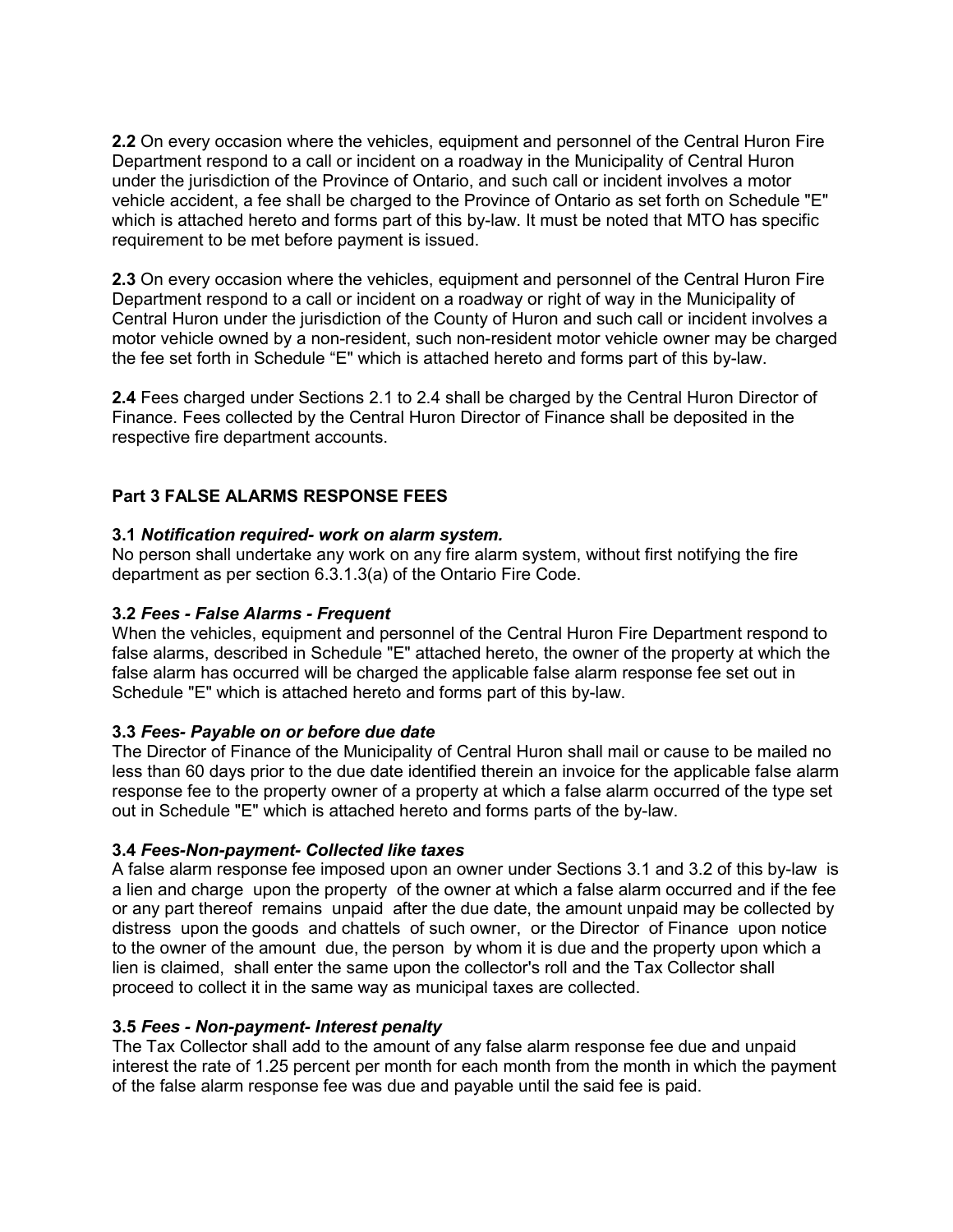#### **Part 4 OPEN AIR BURNING**

**4.1** Where the Fire Department responds to a first or subsequent call or incident, at a property within the Municipality involving an open air fire for which no open-air burning approval has been obtained by the property owner, the owner of the property at which the open-air burning has occurred may be charged a fee not exceeding the MTO rates.

#### **4.2** *Fees-Non-payment- Collected like taxes*

An illegal Open Air Burning response fee imposed upon an owner under Sections 4.2 of this bylaw is a lien and charge upon the property of the owner at which an illegal open air burning occurred and if the fee or any part thereof remains unpaid after the due date, the amount unpaid may be collected by distress upon the goods and chattels of such owner, or the Director of Finance upon notice to the owner of the amount due, the person by whom it is due and the property upon which a lien is claimed, shall enter the same upon the collector's roll and the Tax Collector shall proceed to collect it in the same way as municipal taxes are collected.

#### **4.3** *Fees - Non-payment- Interest penalty*

The Tax Collector shall add to the amount of any Illegal Open Air Burning response fee due and unpaid interest the rate of 1.25 percent per month for each month from the month in which the payment of the false alarm response fee was due and payable until the said fee is paid.

#### **Part 5 OTHER FIRE SUPPRESSION RESPONSE**

**5.1** Where the Central Huron Fire Department responds to a call or incident within the Municipality involving dangerous goods, the motor vehicle owner on which those goods are being carried, or (where those goods are not being carried on a motor vehicle), the owner of the property on which those goods are situate, may be liable for and may pay the cost of any materials consumed in providing that response.

#### **Part 6 INSPECTION AND MISCELLANEOUS FEES**

**6.1** Fees shall be charged for inspections and written responses to written requests relating to outstanding orders under the fire code or any act, regulation or fire services by-law(s).

**6.2** Fees for services provided under Section 6.1 shall be in accordance with Schedule "E" which is attached hereto and forms part of this by-law.

#### **Part 7 EXTRAORDINARY EXPENSES**

If the Central Huron Fire Department or any fire department that the Municipality of Central Huron has a fire protection agreement with, responds to a fire or other emergency at a property and the Fire Chief or his/her designate determine that it is necessary to retain a private contractor, rent special equipment, or use more materials than are carried on a first alarm response in order to suppress or extinguish a fire, preserve property, prevent a fire from spreading, or otherwise control and eliminate an emergency, the property owner shall be charged those expenses incurred by the Fire Department where a private contractor is retained, special equipment is rented or more materials than are carried on a first alarm response are used.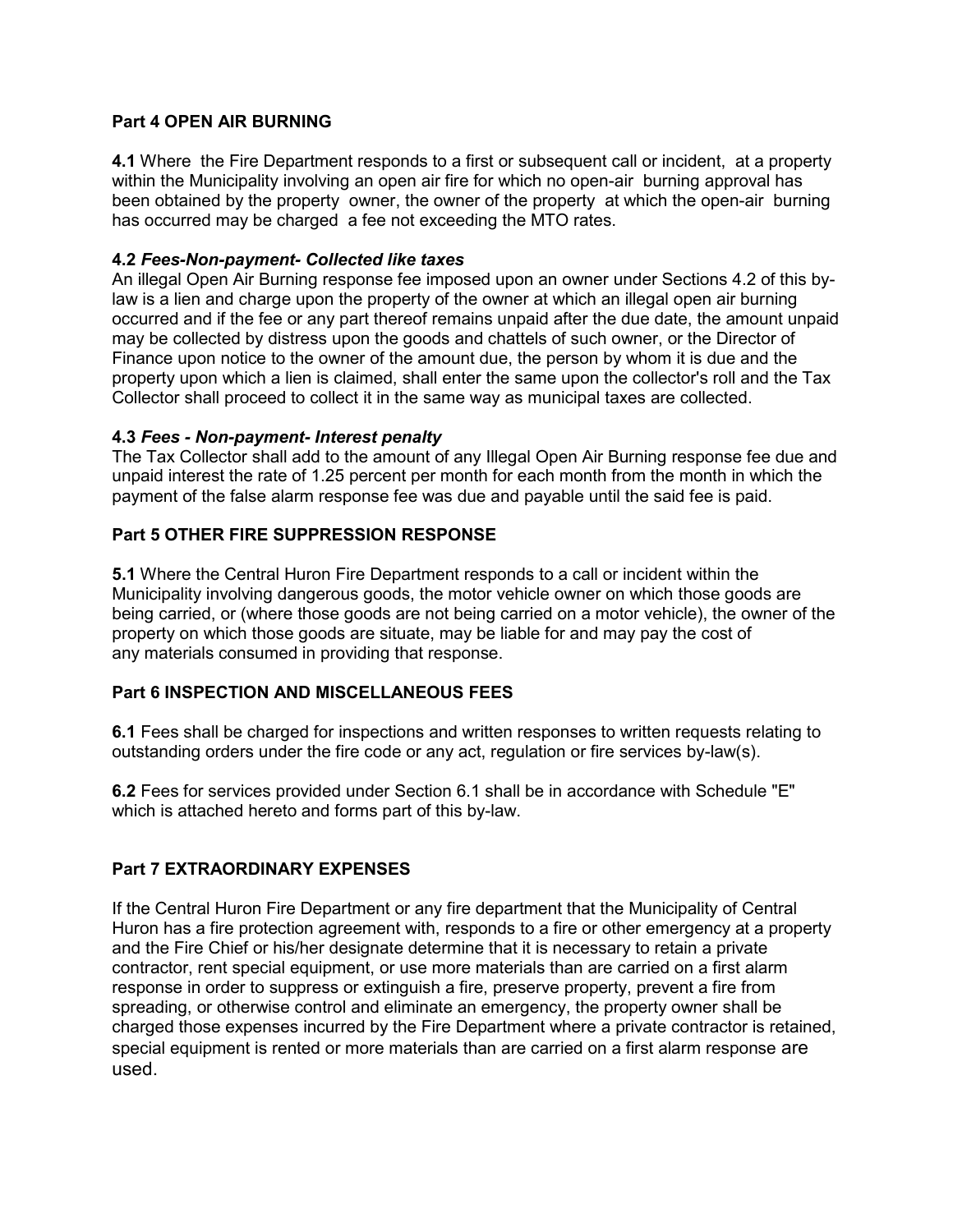# **Schedule "F" to Bylaw 99-2021 Municipality of Central Huron**

## **Recreation / Facilities**

## **i. Central Huron Community Complex (CHCC)**

| <b>Adult Ice Rental</b>       | \$140.24 per hour ** |
|-------------------------------|----------------------|
| Local Minor Sports Ice Rental | \$116.87 per hour ** |

\*\*Off Peak Discount for ice rentals up to a maximum of 25%

| Arena Floor – Event (no ice)                                          | \$660.00 per event     |
|-----------------------------------------------------------------------|------------------------|
| Whole Hall - Friday/Saturday                                          | \$715.00 per event     |
| Whole Hall - Sunday/Thursday                                          | \$440.00 per event     |
| Whole Hall - Adult - Friday/Saturday                                  | \$82.50 per hour       |
| Whole Hall - Adult - Sunday/Thursday                                  | \$55.00 per hour       |
| Whole Hall - Youth Program - Friday/Saturday                          | \$55.00 per hour       |
| Whole Hall - Youth Program - Sunday/Thursday                          | \$27.50 per hour       |
| Whole Hall - next day event - Friday/Saturday                         | \$275.00 setup/cleanup |
| Whole Hall – next day event – Sunday/Thursday                         | \$110.00 setup/cleanup |
| Half Hall - Friday/Saturday                                           | \$385.00 per event     |
| Half Hall - Sunday/Thursday                                           | \$275.00 per event     |
| Half Hall - Adult - Friday/Saturday                                   | \$55.00 per hour       |
| Half Hall - Adult - Sunday/Thursday                                   | \$27.50 per hour       |
| Half Hall - Youth Program - Friday/Saturday                           | \$33.00 per hour       |
| Half Hall - Youth Program - Sunday/Thursday                           | \$22.00 per hour       |
| Half Hall - next day event - Friday/Saturday                          | \$165.00 setup/cleanup |
| Half Hall – next day event – Sunday/Thursday                          | \$82.50 setup/cleanup  |
| Prep Kitchen with Hall rental(no cooking/dishwashing) \$80.00 any day |                        |
| <b>Full Service Kitchen with Hall rental</b>                          | \$107.50 any day       |
| Prep Kitchen no Hall rental (no cooking/dishwashing) \$107.50 any day |                        |
| Full Service Kitchen no Hall rental                                   | \$135.00 any day       |
| Bar                                                                   | \$55.00 any day        |
| <b>Meeting Room</b>                                                   | \$33.00 under 5 hours  |
| <b>Meeting Room</b>                                                   | \$66.00 over 5 hours   |
|                                                                       |                        |

Not for Profit and Charities discount for Hall only 15%

Kitchen rentals include \$25.00 missing or broken inventory fee.

To confirm the rental date, a non-refundable deposit of 50% of the total rental fee up to a maximum of \$100 will be required per event when booking and/or signing the rental contract.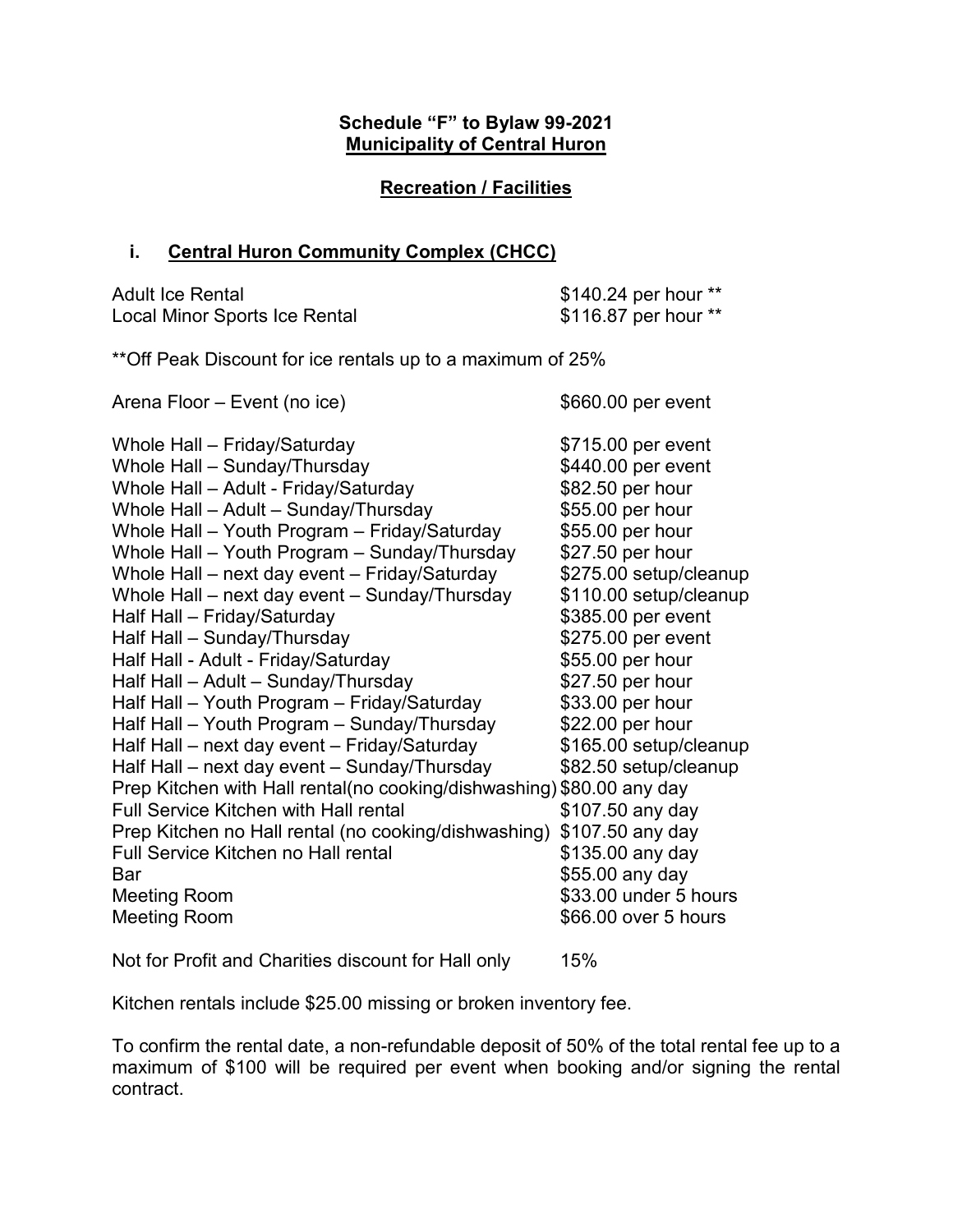Balance of Hall Rental fees will be due on or before the day of the event. Pop, cups, ice, etc. used during the event will be billed to the renter/users. Individually priced items exceeding \$25.00 that are damaged or missing will be billed to the renter/users.

All extra costs will be invoiced to the renter/users following the event.

Note: Hall rentals do not include kitchen or bar unless noted.

# **ii. Town Hall Auditorium**

| Licensed Event                        | \$300.00 per event     |
|---------------------------------------|------------------------|
| <b>Unlicensed Event</b>               | \$250.00 per event     |
| Activity Room – meeting/special event | \$30.00 per hour       |
| Family Event - no alcohol             | \$175.00 per event     |
| Family Event - with alcohol           | \$220.00 per event     |
| Conferences/Workshops                 | \$110.00 under 5 hours |
| Conferences/Workshops                 | \$220.00 over 5 hours  |

To confirm the rental date, a non-refundable deposit of 50% of the total rental fee up to a maximum of \$100 will be required per event when booking and/or signing the rental contract.

Balance of Hall Rental fees will be due on or before the day of the event.

### **iii. Holmesville Hall**

| Licensed Event                        | \$300.00 per event     |
|---------------------------------------|------------------------|
| <b>Unlicensed Event</b>               | \$250.00 per event     |
| Activity Room - meeting/special event | \$30.00 per hour       |
| Wedding (Friday to Sunday noon)       | \$525.00 per event     |
| Family Event - no alcohol             | \$175.00 per event     |
| Family Event - with alcohol           | \$220.00 per event     |
| Conferences/Workshops                 | \$110.00 under 5 hours |
| Conferences/Workshops                 | \$220.00 over 5 hours  |

To confirm the rental date, a non-refundable deposit of 50% of the total rental fee up to a maximum of \$100 will be required per event when booking and/or signing the rental contract.

Balance of Hall Rental fees will be due on or before the day of the event.

# **iv. Grandstand Bar**

Licensed Event **Exercise 2002.50** per event Unlicensed Event **\$250.00 per event** To confirm the rental date, a non-refundable deposit of 50% of the total rental fee up to a maximum of \$100 will be required per event when booking and/or signing the rental contract.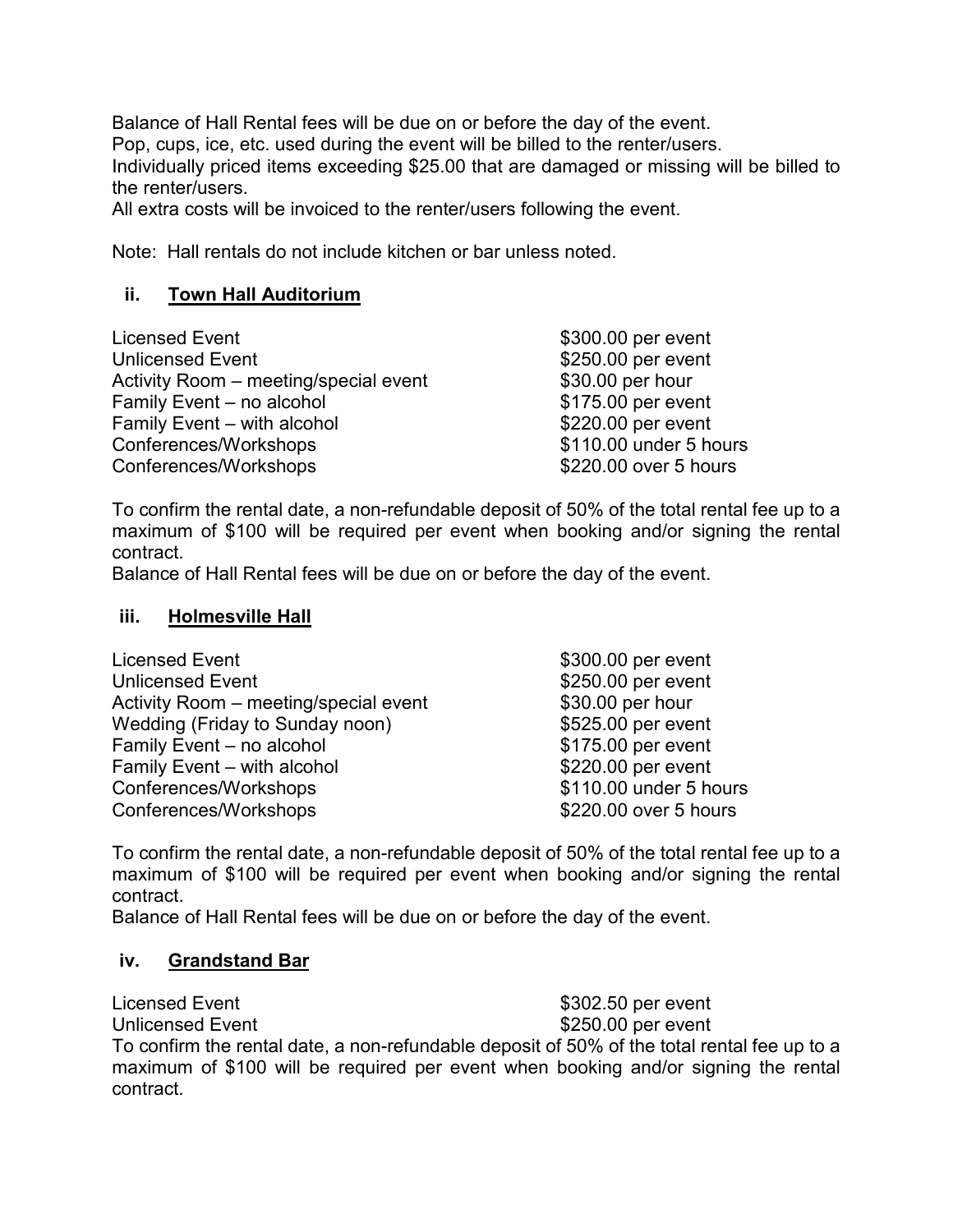Balance of Hall Rental fees will be due on or before the day of the event.

# **v. Auburn Hall – set annually by the Auburn Hall Board – fees include 13%HST**

# **\*\*Fees subject to a 3% increase pending Auburn Hall Board approval**

Showers, Meetings, Lion's Breakfast<br>
Family Functions<br>
\$140.62 per event Lion's Event - Licensed<br>
Unlicensed Events<br>
Unlicensed Events<br>
\$294.60 per event Licensed Events<br>
Women's Institute<br>
Women's Institute<br>
Women's Institute

# **vi. Kinburn Hall**

Hall Rental **Hall Rental 1999 1999 1999 1999 1999 1999 1999 1999 1999 1999 1999 1999 1999 1999 1999 1999 1999 1999 1999 1999 1999 1999 1999 1999 1999 1999 1999 1999**

 $$66.00$  per event

 $$140.62$  per event

 $$294.60$  per event

 $$25.00$  per event

## **vii. Fire Hall**

Training Room \$132.00 per event

# **viii. Ball Diamond/Pavilion**

| Nightly or Game      | \$45.00                 |
|----------------------|-------------------------|
| Per Season per Team  | \$325.00                |
| Diamond and Pavilion | \$110.00 Friday         |
| Diamond and Pavilion | \$220.00 Saturday       |
| <b>Pavilion Only</b> | \$40.00 per event/daily |
|                      |                         |

### **ix. Swimming Pool**

| <b>Swimming Lessons - Non Private</b> | \$55.00 per lesson |  |  |
|---------------------------------------|--------------------|--|--|
| <b>Swimming Lessons - Private</b>     | \$66.00 per lesson |  |  |
| Admission $-$ up to 17 years of age   | \$2.50 per visit   |  |  |
| Admission $-18$ years of age and over | \$3.50 per visit   |  |  |
| Admission - wading pool               | \$1.50 per visit   |  |  |
| Admission - Saturday Family Special   | \$9.00 per visit   |  |  |
| Membership $-$ up to 17 years of age  | \$71.50            |  |  |
| Membership - 18 years of age and over | \$82.50            |  |  |
| Membership - Family                   | \$121.00           |  |  |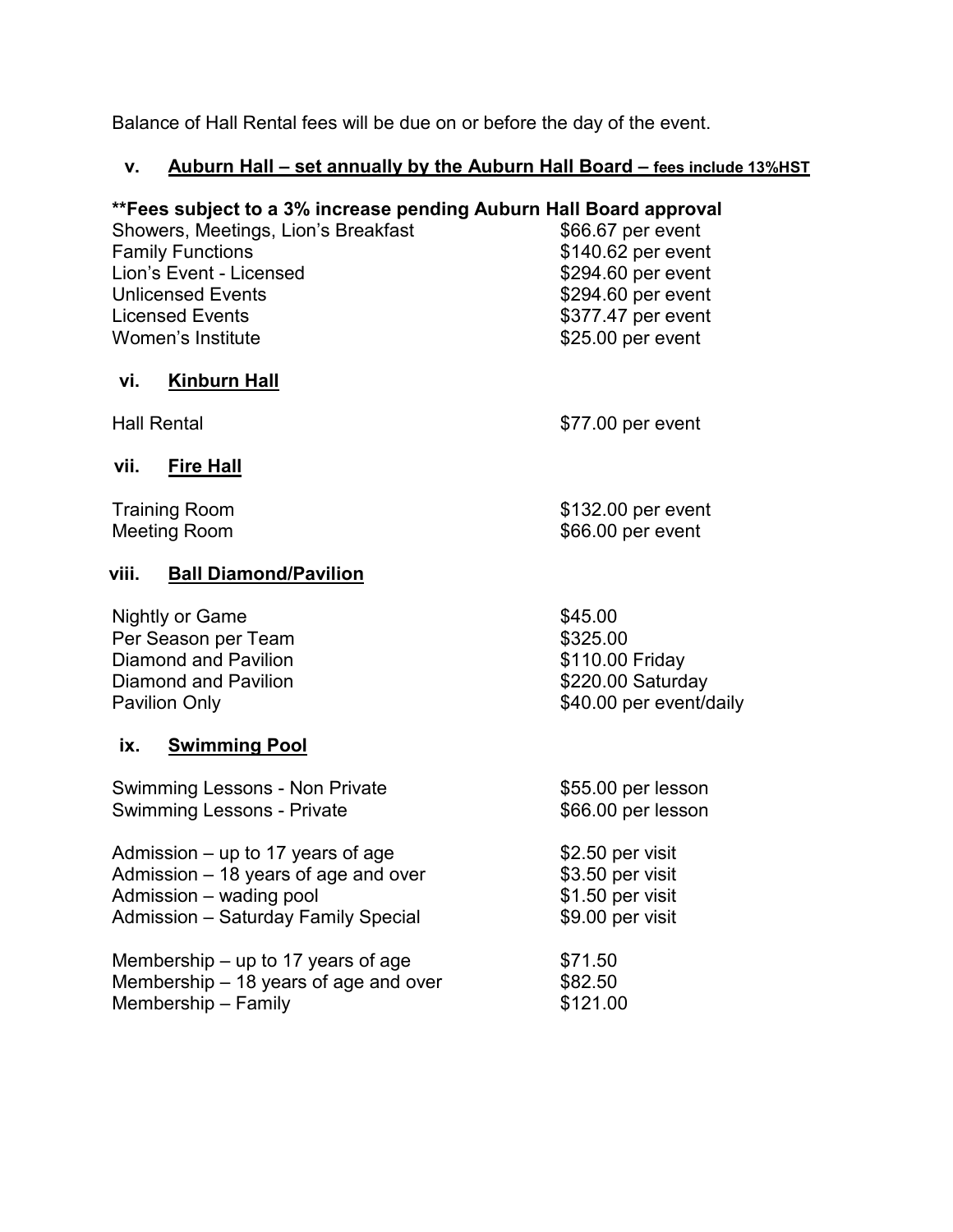#### **SCHEDULE "G" TO BYLAW 99-2021 MUNICIPALITY OF CENTRAL HURON**

#### **CEMETERY FEES**

### **1. SALE OF INTERMENT RIGHTS and care and maintenance**

|                                          | <b>Rights</b> | Care & Maintenance | <u>Total</u> |
|------------------------------------------|---------------|--------------------|--------------|
| Single Lot (4'X8")                       | \$550.00      | \$250.00           | \$800.00     |
| Urn Lot<br>(2'X2')                       | \$300.00      | \$150.00           | \$450.00     |
| Columbarium - Rows A & B                 | \$889.00      | \$133.00           | \$1,022.00   |
| Columbarium - Row C                      | \$800.00      | \$120.00           | \$920.00     |
| Columbarium - Row D                      | \$720.00      | \$108.00           | \$828.00     |
| Pre-1955 lots where no C & M was charged |               | \$250.00           | \$250.00     |

#### **2. INTERMENT (charges to open and close the grave)**

| Adult Casket, with vault            | \$600.00 |
|-------------------------------------|----------|
| Adult Casket, no vault              | \$900.00 |
| Child Casket –up to 13 years of age | \$300.00 |
| Cremated Remains, with vault        | \$600.00 |
| Cremated Remains, no vault          | \$300.00 |
| <b>Columbarium Niche</b>            | \$150.00 |

#### **3. ADDITIONAL CHARGES (for interment)**

| Saturday, Sunday & Statutory Holidays - Adult Casket, with vault             | \$600.00 |
|------------------------------------------------------------------------------|----------|
| Saturday, Sunday & Statutory Holidays - Adult Casket, no vault               | \$900.00 |
| Saturday, Sunday & Statutory Holidays – Child Casket – up to 13 years of age | \$300.00 |
| Saturday, Sunday & Statutory Holidays - Cremated Remains, with vault         | \$600.00 |
| Saturday, Sunday & Statutory Holidays - Cremated Remains, no vault           | \$300.00 |
| Saturday, Sunday \$ Statutory Holidays - Columbarium Niche                   | \$150.00 |
| Weekdays after 4 p.m. - Adult Casket, with vault                             | \$300.00 |
| Weekdays after 4 p.m. - Adult Casket, no vault                               | \$450.00 |
| Weekdays after 4 p.m. - Child Casket - up to 13 years of age                 | \$150.00 |
| Weekdays after 4 p.m. - Cremated Remains, with vault                         | \$300.00 |
| Weekdays after 4 p.m. - Cremated Remains, no vault                           | \$150.00 |
| Weekdays after 4 p.m. - Columbarium Niche                                    | \$75.00  |
| Winter Storage (for non-Central Huron cemeteries)                            | \$150.00 |

**Inscription for Columbarium Niche to be arranged by purchaser through Stratford Memorials Ltd.**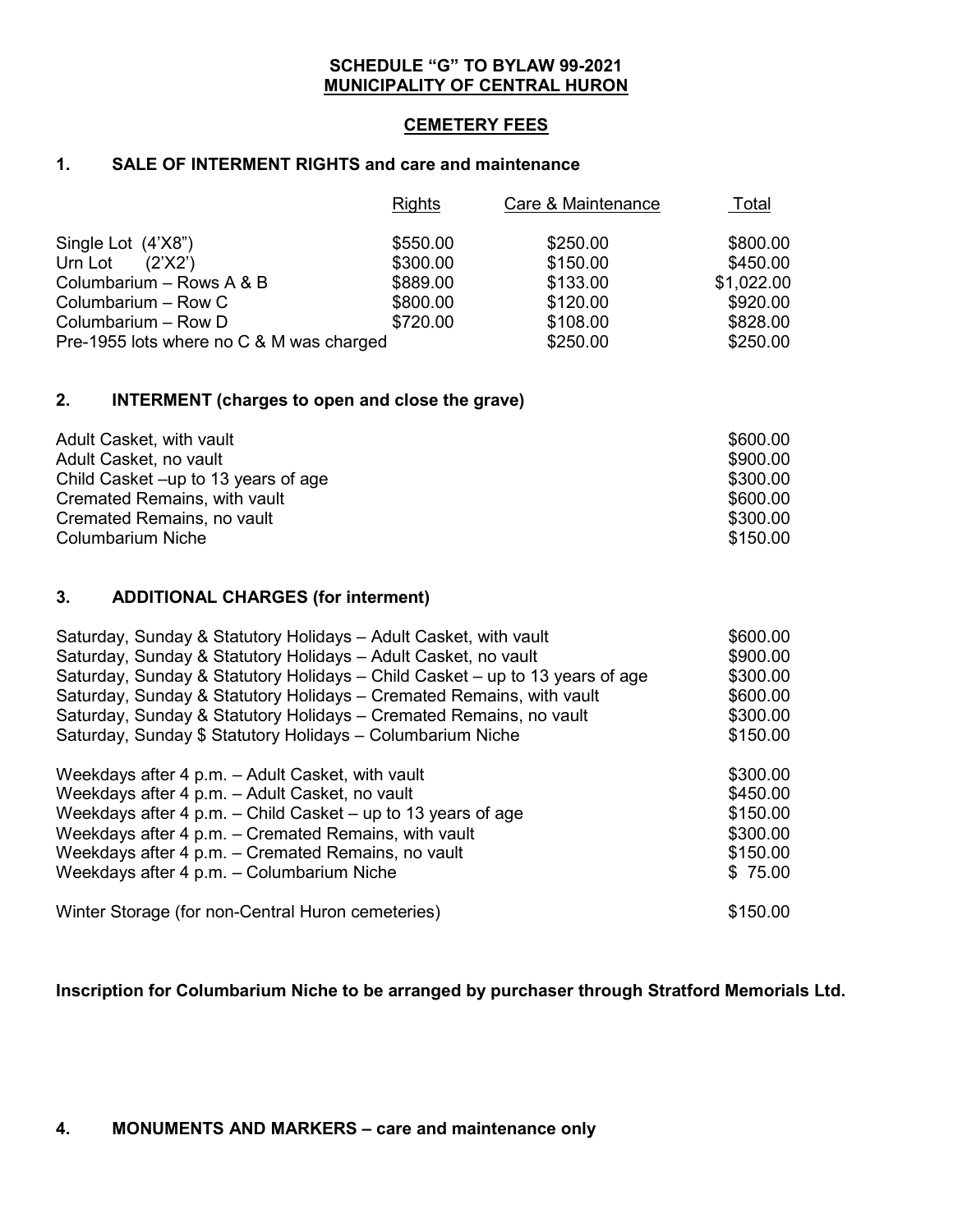|                                                             | Care & Maintenance | <u>Total</u> |
|-------------------------------------------------------------|--------------------|--------------|
| Flat markers over 172 sq. in.                               | \$50.00            | \$50.00      |
| Monuments under 4 feet                                      | \$100.00           | \$100.00     |
| Monuments over 4 feet                                       | \$200.00           | \$200.00     |
| Supervision Fee (Installations done by outside contractors) |                    | \$50.00      |
|                                                             |                    |              |

#### **5. DISINTERMENT**

| Casket                                       | *\$150.00/hour |
|----------------------------------------------|----------------|
| Casket in Vault                              | *\$150.00/hour |
| Cremated Remains in urn or vault             | \$300.00       |
| * includes two staff and use of the backhoe. |                |

If it is necessary to rent additional equipment, the rental fee will be charged at cost.

# **6. TRANSFER FEE for Interment Rights Certificate**

Transfer fee \$100.00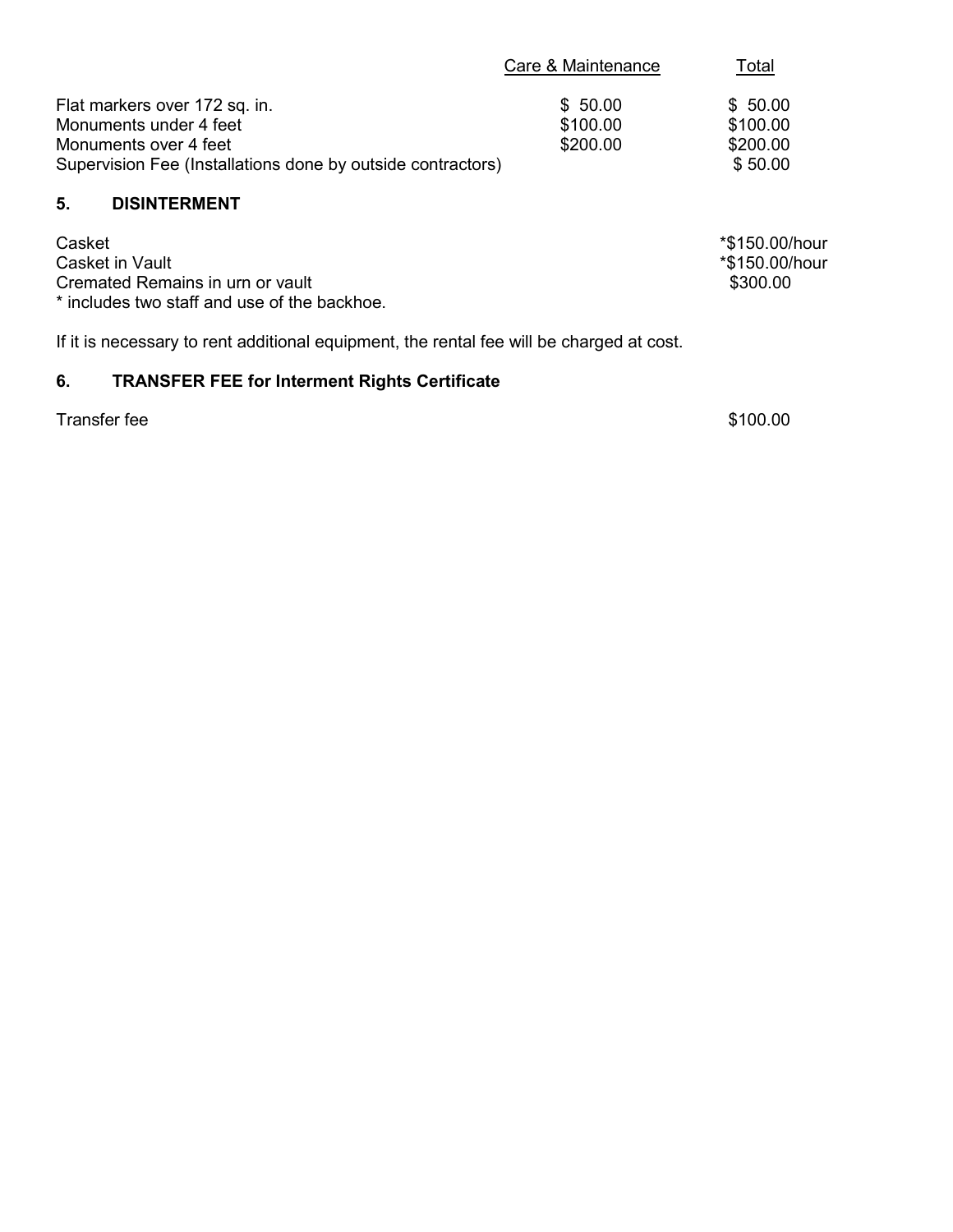#### **Schedule "H"**

### **By-law 99-2021**

# **2022 Planning & Development Fees**

| Fee                                                                                                                                                                                                                                                                   | <b>Municipal Portion</b>       | <b>County Portion</b>           | <b>Total</b>                       |
|-----------------------------------------------------------------------------------------------------------------------------------------------------------------------------------------------------------------------------------------------------------------------|--------------------------------|---------------------------------|------------------------------------|
| Official Plan Amendment (OPA), Local<br>OPA, County OPA                                                                                                                                                                                                               | \$1126.00                      | \$2815.00                       | \$3941.00                          |
| Zoning By-law Amendment (ZBLA)                                                                                                                                                                                                                                        | \$669.00                       | \$1357.00                       | \$2026.00                          |
| Minor Variance (1 or 2)                                                                                                                                                                                                                                               | \$677.00                       | \$898.00                        | \$1575.00                          |
| Minor Variance (3 or more)                                                                                                                                                                                                                                            | \$901.00                       | \$1125.00                       | \$2026.00                          |
| Consent-Technical (e.g. lot additions,<br>easements, ROW's, validation<br>certificates, re-creation of original lots,<br>$etc.$ )                                                                                                                                     | \$561.00                       | \$1689.00                       | \$2250.00                          |
| <b>Consent-New Lot Creation</b><br>(e.g. New lots/surplus farm<br>severances)                                                                                                                                                                                         | \$813.00                       | \$2437.00                       | \$3250.00                          |
| Plan of Subdivision/Condominium                                                                                                                                                                                                                                       | \$3000.00                      | \$6000.00                       | \$9000.00                          |
| Lots/Blocks/Units over 10                                                                                                                                                                                                                                             | Add \$58 per<br>lot/unit/block | Add \$112 per<br>lot/unit/block | Add \$170 per<br>lot/unit/block    |
| Draft approval extension<br>$\bullet$                                                                                                                                                                                                                                 | \$500.00                       | \$1500.00                       | \$2000.00                          |
| Phasing, Final Approval<br>$\bullet$                                                                                                                                                                                                                                  | \$281.00                       | \$844.00                        | \$1125 per final<br>approval/phase |
| Changes to a Draft Approval<br>$\bullet$<br>Plan/Conditions<br>Note: Where final approval, phasing<br>or changes to draft plan conditions<br>results in the creation of additional<br>lots/blocks/units, an additional fee of<br>\$170 per lot/block/unit shall apply | \$140.00                       | \$422.00                        | \$562.00                           |
| Combined Local OPA & ZBL                                                                                                                                                                                                                                              | \$1387.00                      | \$3567.00                       | \$4954.00                          |
| Combined County & Local OPA                                                                                                                                                                                                                                           | \$1306.00                      | \$5225.00                       | \$6531.00                          |
| <b>Combined County OPA, Local</b><br>OPA & ZBL                                                                                                                                                                                                                        | \$1748.00                      | \$5853.00                       | \$760100                           |
| Removal of Holding (H) Symbol<br>If combined with a planning<br>application and when H is imposed                                                                                                                                                                     | \$281.00<br>\$0                | \$280.00<br>\$0                 | \$561.00<br>\$0                    |
| the Municipality                                                                                                                                                                                                                                                      |                                |                                 |                                    |
| Renewal of Temporary Use Zoning<br>By-Law                                                                                                                                                                                                                             | \$502.00                       | \$1018.00                       | \$1520.00                          |
| By-Law to deem lots not in a plan of<br>subdivision, or the repeal of such By-<br>Law*                                                                                                                                                                                | \$224.00                       | \$225.00                        | \$449.00                           |
| Where combined with any other<br>planning application                                                                                                                                                                                                                 | \$112.00                       | \$112.00                        | \$224.00                           |
| Part Lot Control*                                                                                                                                                                                                                                                     | \$1104.00                      | \$1104.00                       | \$2250.00                          |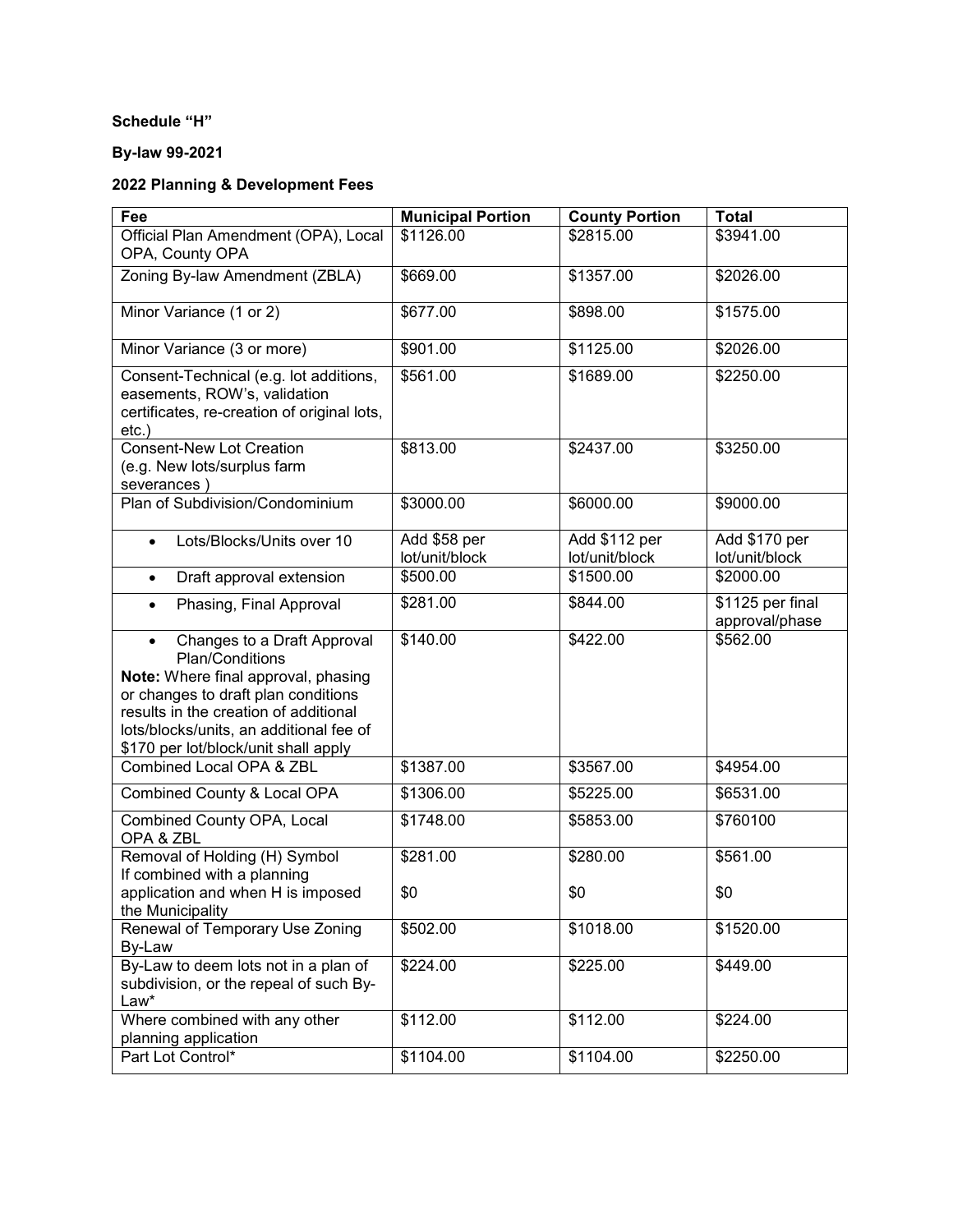|                                                                                                                                                                                                         | Add \$58 per<br>additional conveyable<br>Part over 2                    | Add \$112 per<br>additional<br>conveyable Part<br>over <sub>2</sub>     | Plus \$170 per<br>additional<br>conveyable Part<br>over 2 |
|---------------------------------------------------------------------------------------------------------------------------------------------------------------------------------------------------------|-------------------------------------------------------------------------|-------------------------------------------------------------------------|-----------------------------------------------------------|
| *In both cases, applicants cover all<br>legal costs & By-Law preparation                                                                                                                                |                                                                         |                                                                         |                                                           |
| Application re-circulation fee<br>(resulting from a change/meeting<br>cancellation requested by the<br>applicant)                                                                                       | Fee to be paid to<br>Municipality<br>responsible for re-<br>circulation | Fee to be paid to<br>Municipality<br>responsible for re-<br>circulation |                                                           |
| Natural Heritage review by County<br>Biologist (if development is proposed<br>within a 120m of a Natural Heritage<br>feature), Comments on planning<br>application<br>Review terms of reference and EIS |                                                                         | \$220<br>(\$45.50 per hour)                                             | \$220<br>Variable                                         |
| Cash-in-Lieu of Parkland - per lot<br>created                                                                                                                                                           |                                                                         |                                                                         | \$500.00                                                  |
| Site Plan Agreement Application fee                                                                                                                                                                     |                                                                         |                                                                         | \$500.00 plus<br>external costs                           |
| Site Plan Agreement - Minor<br>Amendment - Application fee                                                                                                                                              |                                                                         |                                                                         | \$250.00 plus<br>external costs                           |
| Site Plan Agreement - Major<br>Amendment - Application fee                                                                                                                                              |                                                                         |                                                                         | \$500.00 plus<br>external costs                           |
| Site Plan Agreement Deposit -<br>deposit shall be the greater of 10% of<br>cost of work or \$2,000                                                                                                      |                                                                         |                                                                         | Variable                                                  |
| Development Deposit - Development,<br>Lot Grading & Drainage, Consent,<br>Servicing, Miscellaneous and<br>Amending Agreements, Major<br><b>Encroachment Agreements</b>                                  |                                                                         |                                                                         | \$1000.00 plus<br>external costs                          |
| Development Deposit - Plan of<br>Subdivision, Plan of Condominium                                                                                                                                       |                                                                         |                                                                         | \$5000.00 plus<br>external costs                          |
| Application for Highway Closure and<br>Disposition of Land                                                                                                                                              |                                                                         |                                                                         | \$350.00 plus<br>external costs                           |
| Sewage Systems - Comments by<br>Inspector – where two $(2)$ applications<br>are being processed together only<br>one fee will apply, being the higher of<br>the fees.                                   |                                                                         |                                                                         |                                                           |
| Comment - existing sewage<br>$\bullet$<br>system - Official Plan<br>Amendment                                                                                                                           |                                                                         |                                                                         | \$181.00                                                  |
| Comment - existing sewage<br>system - Zoning By-law<br>Amendment                                                                                                                                        |                                                                         |                                                                         | \$127.00                                                  |
| Comment - existing sewage<br>system - Minor Variance                                                                                                                                                    |                                                                         |                                                                         | \$127.00                                                  |
| Comment - existing sewage<br>system - Severance<br>(resulting in two properties or<br>fewer)                                                                                                            |                                                                         |                                                                         | \$268.00                                                  |